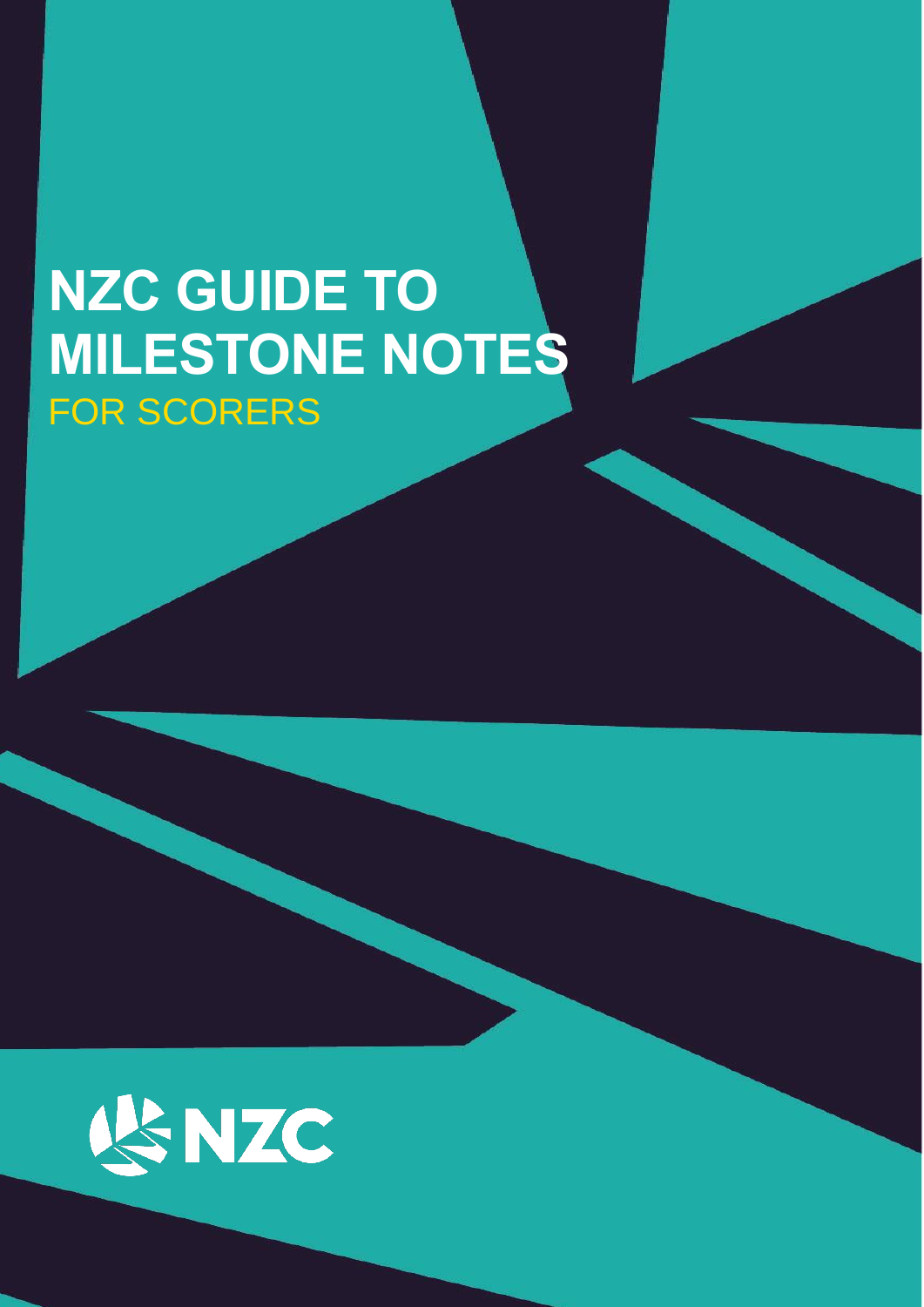## Introduction

Milestone Notes must be recorded by Live Scorers when milestones or records occur. This guide provides all milestones and records that should be tracked by scorers and the format the notes should be recorded in.

They include, Debuts, Appearance milestones, Batting, Bowling and Fielding milestones, Personal milestones, Personal records, Team or Format records, Partnership records, Consecutive performances, and Match Official milestones.

Our formats and competitions should always be referred to as the following…

- Test Match (All International Test Matches)
- ODI (All One Day International Matches)
- T20I (All Twenty20 International Matches)
- First Class (All recognised First Class cricket including but not limited to NZ Domestic, Foreign Domestic, and International A matches) List A (All 50 Over domestic cricket including but not limited to NZ Domestic and Foreign Domestic matches)
- T20 (All 20 Over domestic cricket including but not limited to NZ Domestic and Foreign Domestic matches)

| - Plunket Shield              | (Plunket Shield official competition matches only) |
|-------------------------------|----------------------------------------------------|
| - Ford Trophy                 | (Ford Trophy official competition matches only)    |
| - Super Smash                 | (Super Smash official competition matches only)    |
| - Hallyburton Johnston Shield | (HBJS official competition matches only)           |

Our teams should always be referred to as the following…

| $\overline{\phantom{a}}$     | <b>BLACKCAPS</b>            | New Zealand Men's National team.                                            |
|------------------------------|-----------------------------|-----------------------------------------------------------------------------|
| $\overline{\phantom{a}}$     | New Zealand A               | New Zealand Men's Tour team.                                                |
| $\frac{1}{2}$                | New Zealand XI Men          | New Zealand Men's Tour team.                                                |
| $\overline{\phantom{a}}$     | New Zealand Men U19s        | New Zealand Men's Under 19 team.                                            |
| $\frac{1}{2}$                | <b>WHITE FERNS</b>          | New Zealand Women's National team.                                          |
| $\overline{\phantom{a}}$     | New Zealand XI Women        | New Zealand Women's Tour team.                                              |
| $\frac{1}{2}$                | New Zealand Women U19s      | New Zealand Women's Under 19 team.                                          |
| $\overline{\phantom{a}}$     | <b>Auckland Aces</b>        | Auckland Plunket Shield, Ford Trophy and Men's Super Smash team.            |
| $\qquad \qquad \blacksquare$ | <b>Auckland Hearts</b>      | Auckland Hallyburton Johnston Shield and Women's Super Smash team.          |
| $\qquad \qquad \blacksquare$ | Auckland A                  | Auckland Provincial A team.                                                 |
| $\frac{1}{2}$                | Northern Districts Men      | Northern Districts Plunket Shield and Ford Trophy team.                     |
| $\overline{\phantom{a}}$     | Northern Districts Women    | Northern Districts Hallyburton Johnston Shield team.                        |
| $\overline{\phantom{a}}$     | Northern Brave              | Northern Districts Men's and Women's Super Smash teams.                     |
| $\qquad \qquad \blacksquare$ | Northern Districts A        | Northern Districts Provincial A team.                                       |
| $\overline{\phantom{a}}$     | <b>Central Stags</b>        | Central Districts Plunket Shield, Ford Trophy and Men's Super Smash team.   |
| $\overline{\phantom{a}}$     | <b>Central Hinds</b>        | Central Districts Hallyburton Johnston Shield and Women's Super Smash team. |
| $\overline{\phantom{a}}$     | <b>Central Districts A</b>  | Central Districts Provincial A team.                                        |
| $\qquad \qquad \blacksquare$ | <b>Wellington Firebirds</b> | Wellington Plunket Shield, Ford Trophy and Men's Super Smash team.          |
| $\overline{\phantom{a}}$     | <b>Wellington Blaze</b>     | Wellington Hallyburton Johnston Shield and Women's Super Smash team.        |
| $\qquad \qquad \blacksquare$ | <b>Wellington A</b>         | Wellington Provincial A team.                                               |
| $\overline{\phantom{a}}$     | Canterbury                  | Canterbury Plunket Shield team.                                             |
| $\qquad \qquad \blacksquare$ | Canterbury Kings            | Canterbury Ford Trophy and Men's Super Smash team.                          |
| $\qquad \qquad \blacksquare$ | <b>Canterbury Magicians</b> | Canterbury Hallyburton Johnston Shield and Women's Super Smash team.        |
| $\overline{\phantom{a}}$     | Canterbury A                | Canterbury Provincial A team.                                               |
| $\overline{\phantom{a}}$     | Otago Volts                 | Otago Plunket Shield, Ford Trophy and Men's Super Smash team.               |
| $\overline{\phantom{0}}$     | Otago Sparks                | Otago Hallyburton Johnston Shield and Women's Super Smash team.             |
| $\overline{\phantom{0}}$     | Otago A                     | Otago Provincial A team.                                                    |

#### *Any other team name should be used in full when required for a record or milestone note.*

When qualifying a milestone, the team names, and competition names should be correct as detailed above.

*Do not substitute T20 for Twenty20. Do not substitute BLACKCAPS for New Zealand.* 

Our players should always be referred to as their scorecard names followed by a colon as in the examples below.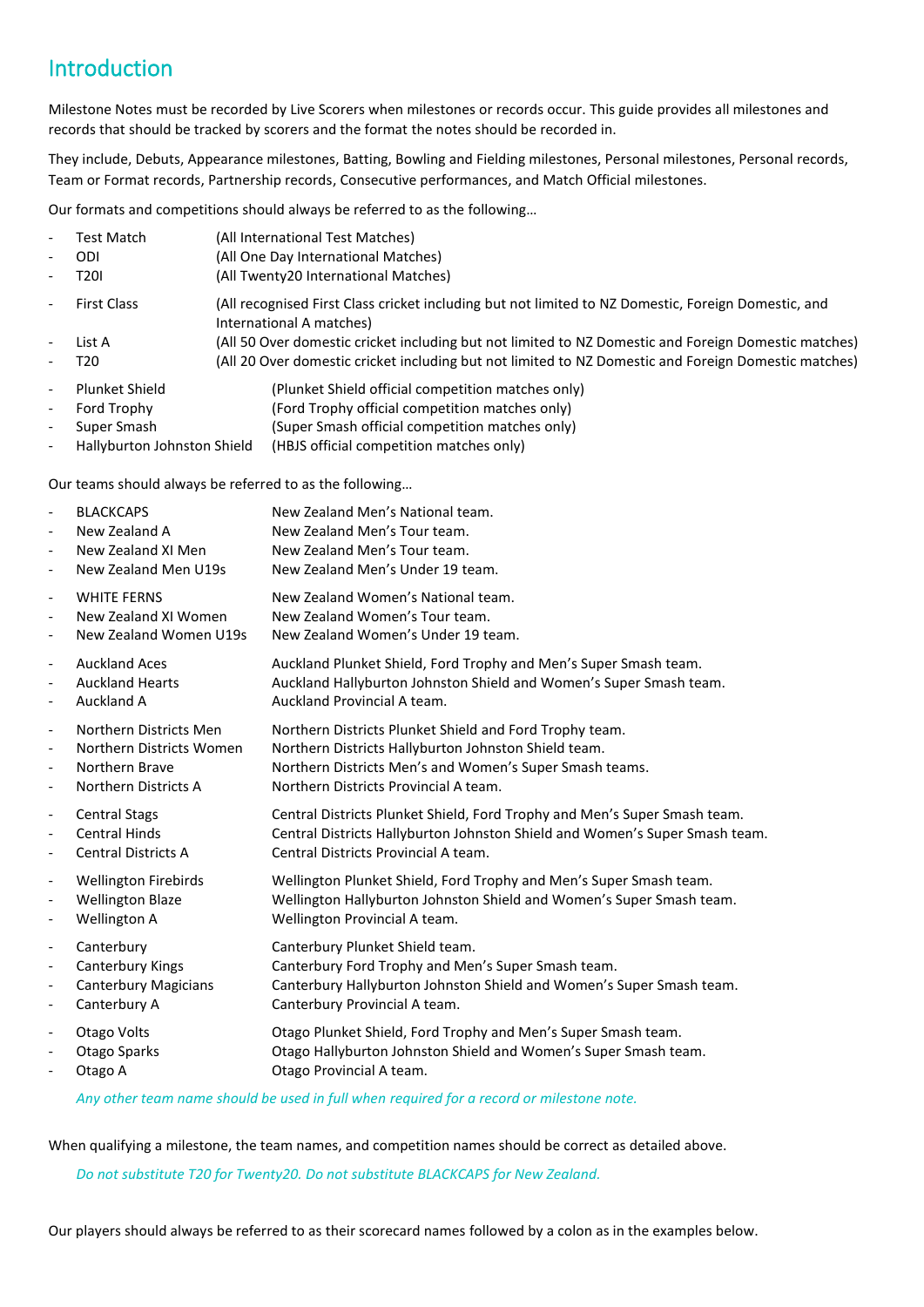#### Appearance Milestones:

FH Allen: BLACKCAPS Debut

FH Allen: T20 Debut for Wellington Firebirds

WA Young: T20I Debut

KS Williamson: 100th Test Match

*Appearance Milestones include Debut, and every 50 appearances i.e., 50th, 100th, 150th, 200th etc. When recording any milestone scorers must use 50th not fiftieth, and 2 nd not second.* 

#### Appearance Records:

MJ Guptill: Most T20I appearances for New Zealand (103)

#### DL Vettori: Most Test Match appearances for New Zealand (112)

*When recording any record or personal best it is not necessary to record the previous record or previous personal best.*

#### Bowling Milestones:

TG Southee: Maiden T20I 5 Wicket Haul

TA Boult: 5 th ODI 5 Wicket Haul

KA Jamieson: 4th Test Match 5 Wicket Innings Haul

KA Jamieson: Maiden Test Match 10 Wicket Match Haul

JD Baker: 200 First Class Wickets when he dismissed JA Duffy in Otago's 2<sup>nd</sup> Innings

MD Rae: Hat-trick (D Cleaver, JA Clarkson, BM Tickner) in Central Districts 1st innings

*Short-Form bowling milestones include: 5 Wicket Haul and 10 Wicket Haul. Long-Form bowling milestones include: 5 Wicket Innings Haul, 10 Wicket Innings Haul and 10 Wicket Match Haul. Bowling Milestones include every 50 wickets i.e., 50, 100, 150, 200 etc. Bowling Milestones should include the player dismissed and in which innings as above. Bowling Records can be in each format and/or for each team. Hat-tricks should be recorded, including the batsmen involved and the innings if it occurred for Long-Form matches.*

#### Bowling Records:

CZ Harris: Most economical bowling for Canterbury (10-5-8-1)

NJ Astle: Most economical bowling for Canterbury v Northern Districts (10-5-9-2)

CS Martin: Most expensive bowling for Canterbury v Otago (8-0-75-0)

*Long-Form bowling records are not required.*

*Most economical bowling record only applies when the player bowls maximum overs in an innings.*

*Bowling Records can be in each format, for each team and/or vs each team.*

#### Bowling Personal Bests:

KA Jamieson: Personal Best Bowling Figures in Twenty20s (6-7)

KA Jamieson: Personal Best Bowling Figures in First Class for Auckland (3-18)

*Bowling Personal Bests only include a minimum of 3 Wickets. Batting Personal Bests can be in each formant and/or for each team.*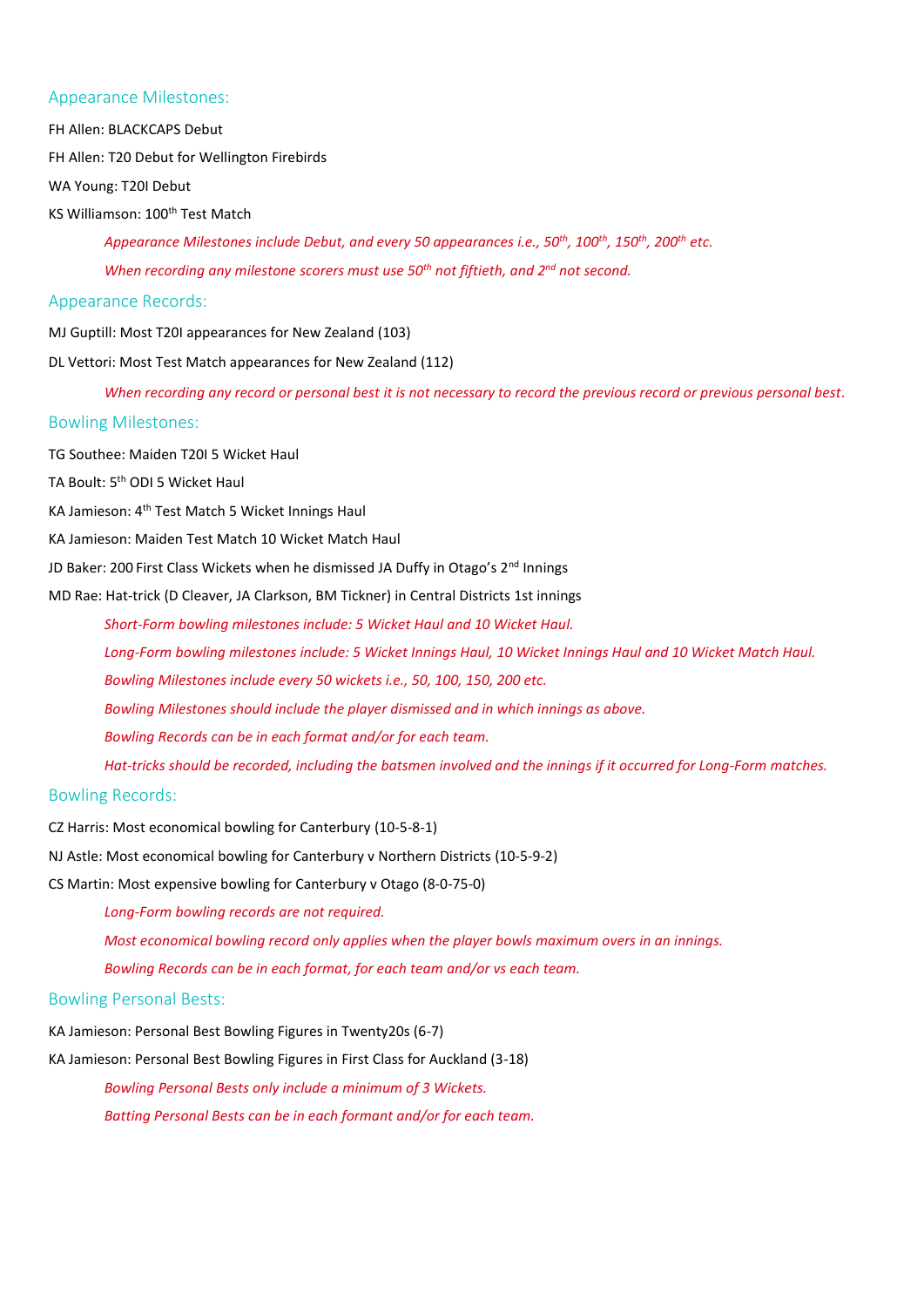#### Batting Milestones:

GH Worker: Carried bat through innings (129\*)

KS Williamson: 24th Test Match Century

DJ Mitchell: Maiden Test Match Century

DAJ Bracewell: 19<sup>th</sup> First Class 50

DAJ Bracewell: Maiden First Class 50 for Central Districts

DJ Mitchell: 8th T20 50

DJ Mitchell: 3rd T20 50 for Canterbury

*Batting Milestones must use 50, Century, 150, 200, 250, 300 etc. (Do not use half century or 100) Batting Milestones must be removed if the player reaches the next milestone. (Remove 50 when Century is reached)*

KS Williamson: 7000 Test Match Runs when he reached 123 in New Zealand's 1<sup>st</sup> Innings

MJ Guptill: 3000 T20I Runs when he reached 61

TWM Latham: 1000 First Class Runs for Canterbury against Wellington when he reached 34 in Canterbury's 1<sup>st</sup> Innings

TWM Lathan: 3000 First Class Runs for Canterbury when he reached 97 in Canterbury's 1<sup>st</sup> Innings

*Batting Milestones include every 1000 runs i.e., 1000, 2000, 3000 etc.*

*Batting Milestones can be in each formant and/or for each team.*

*Batting Milestones should include when the milestone was reached and in what innings it occurred.*

#### Batting Records:

LRPL Taylor: Most Runs in ODIs for New Zealand (8008) when he reached 14

BB McCullum: Highest Score in T20Is for New Zealand (123)

BC Lara: High Score in Test Match cricket (400\*)

*When recording any record or personal best it is not necessary to record the previous record or previous personal best.*

*Batting Records can be in each format and/or for each team.*

#### Batting Personal Bests:

MJ Guptill: Personal Highest Score in T20Is (105)

RR O'Donnell: Personal Highest Score in First Class (167)

*Batting Personal Bests only include a minimum of 50 Runs.*

*Batting Personal Bests can be in each format and/or for each team.*

#### Partnership Records:

AH Jones and MD Crowe: Record Partnership in Tests for New Zealand (467)

MJ Guptill and KS Williamson: Record 2<sup>nd</sup> Wicket Partnership in T20Is for New Zealand vs Australia (131)

KS Williamson and BJ Watling: Record  $6<sup>th</sup>$  Wicket Partnership in Tests for New Zealand (365\*)

CJ Anderson and KS Williamson: Record 4<sup>th</sup> Wicket Partnership in T20Is vs Bangladesh (124)

DP Conway and GD Phillips: Record 3<sup>rd</sup> Wicket Partnership in T20Is (184)

*Partnership Records can be in each format and/or for each team.*

#### Wicketkeeping Milestones:

BJ Watling: 6<sup>th</sup> Test Match 5 Dismissals in an Innings

BJ Watling: 12<sup>th</sup> Test Match 6 Dismissals in a Match

BJ Watling: 250 Test Match Dismissals when he caught Alzarri Joseph in West Indies' 1st Innings

*Wicketkeeping Milestones must be removed if the player reaches the next milestone. (Remove 6 Dismissals in a Match when 10 Dismissals in a Match is reached)*